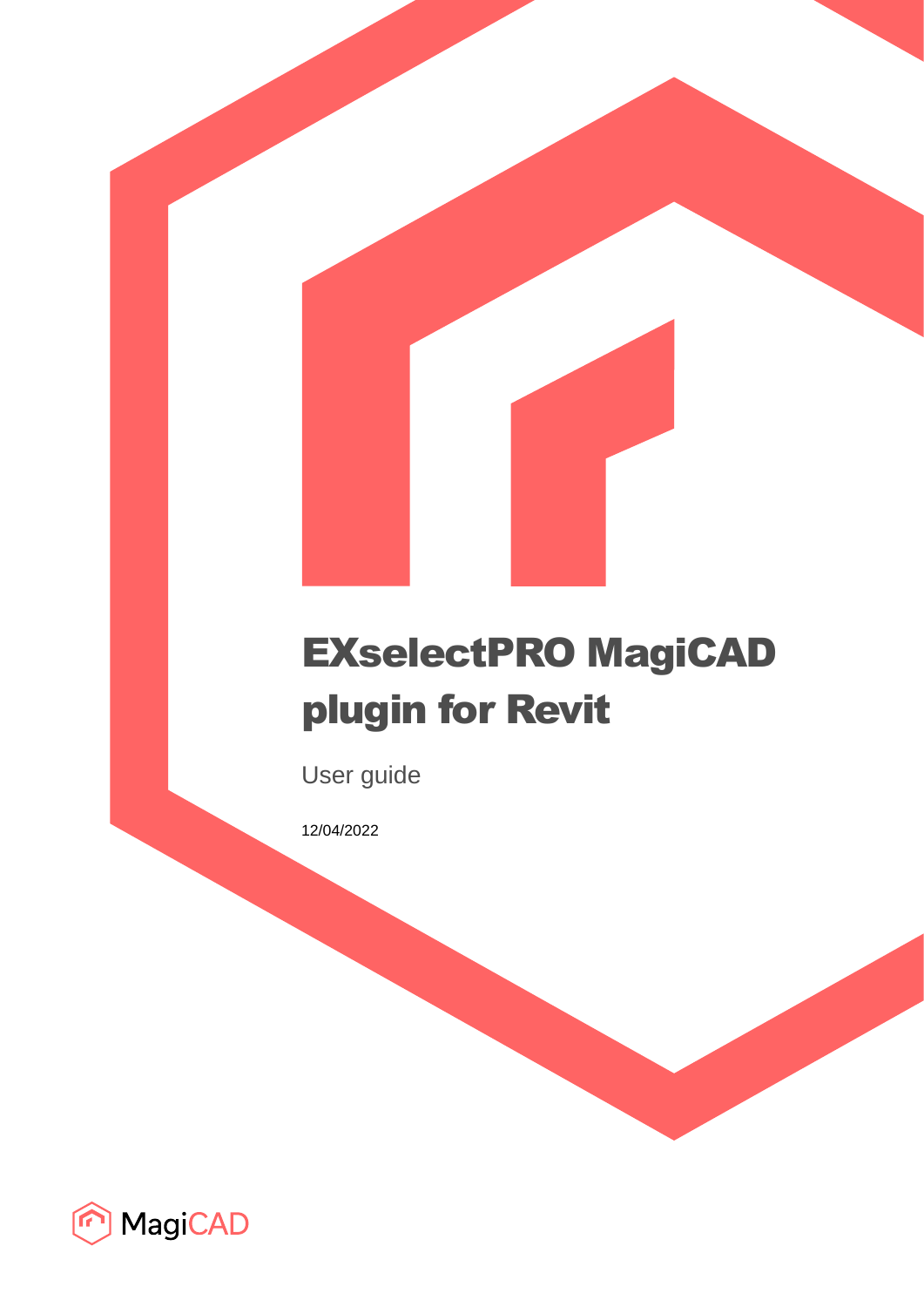

# **Content**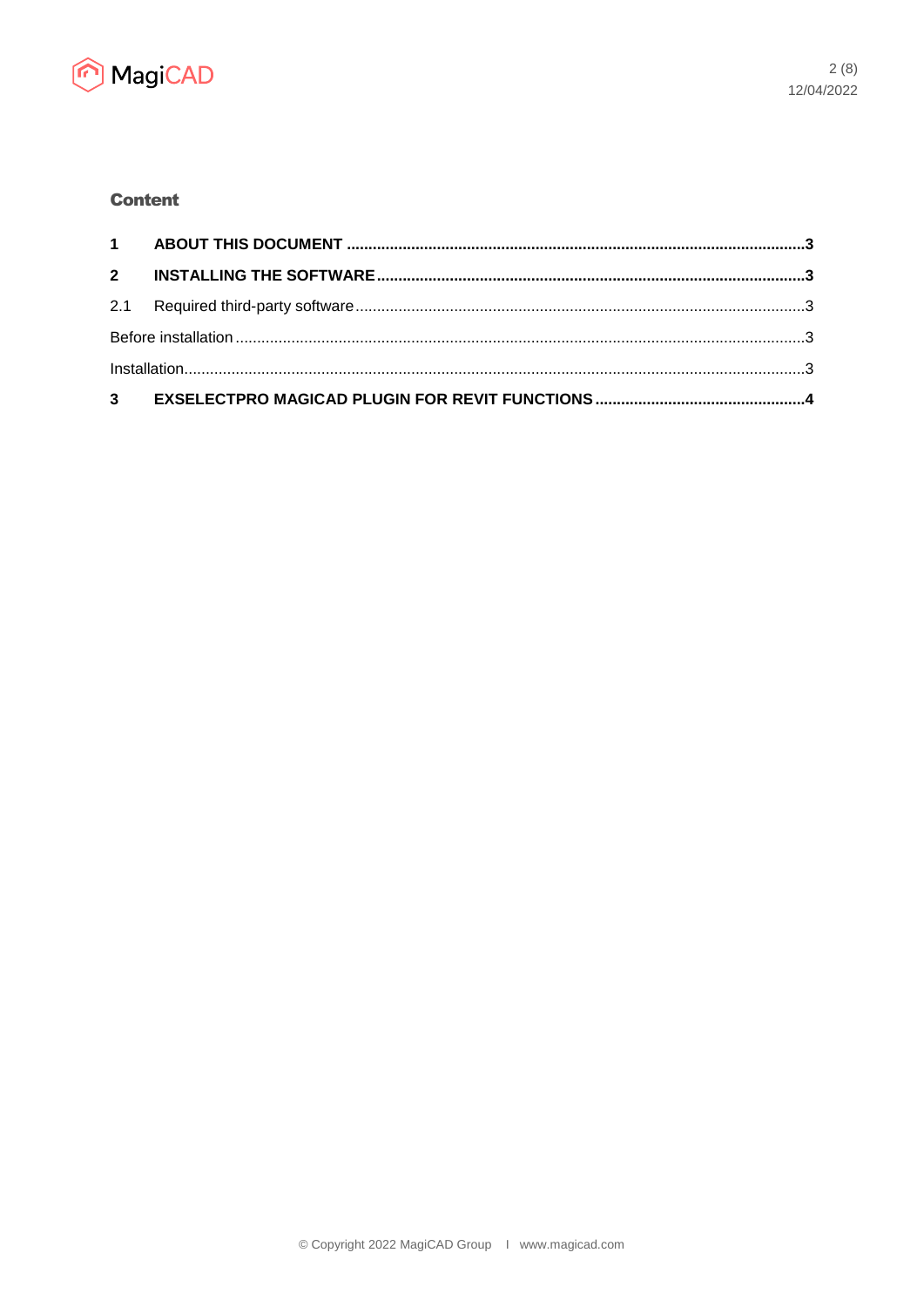

## 1 About this document

This document contains instructions on using *EXselectPRO MagiCAD plugin for Revit*. Plugin allows inserting Exhausto air handling units into Revit or MagiCAD for Revit drawing.

## 2 Installing the software

### 2.1 Required third-party software

EXselectPRO MagiCAD plugin for Revit works with the following MagiCAD/ Revit versions

Revit

• Revit 2018 - 2023

MagiCAD (optional)

- MagiCAD for Revit 2022 (with Revit 2018 2022)
- MagiCAD for Revit 2023 (with Revit 2019 2023)

#### Before installation

Workstation administrator privileges are recommended for installation.

#### **Installation**

1. Download the setup file from:

https://portal.magicad.com/download/ProductSearch?searchStr=Exhausto&categoryId=3

2. Install the EXselectPRO MagiCAD plugin.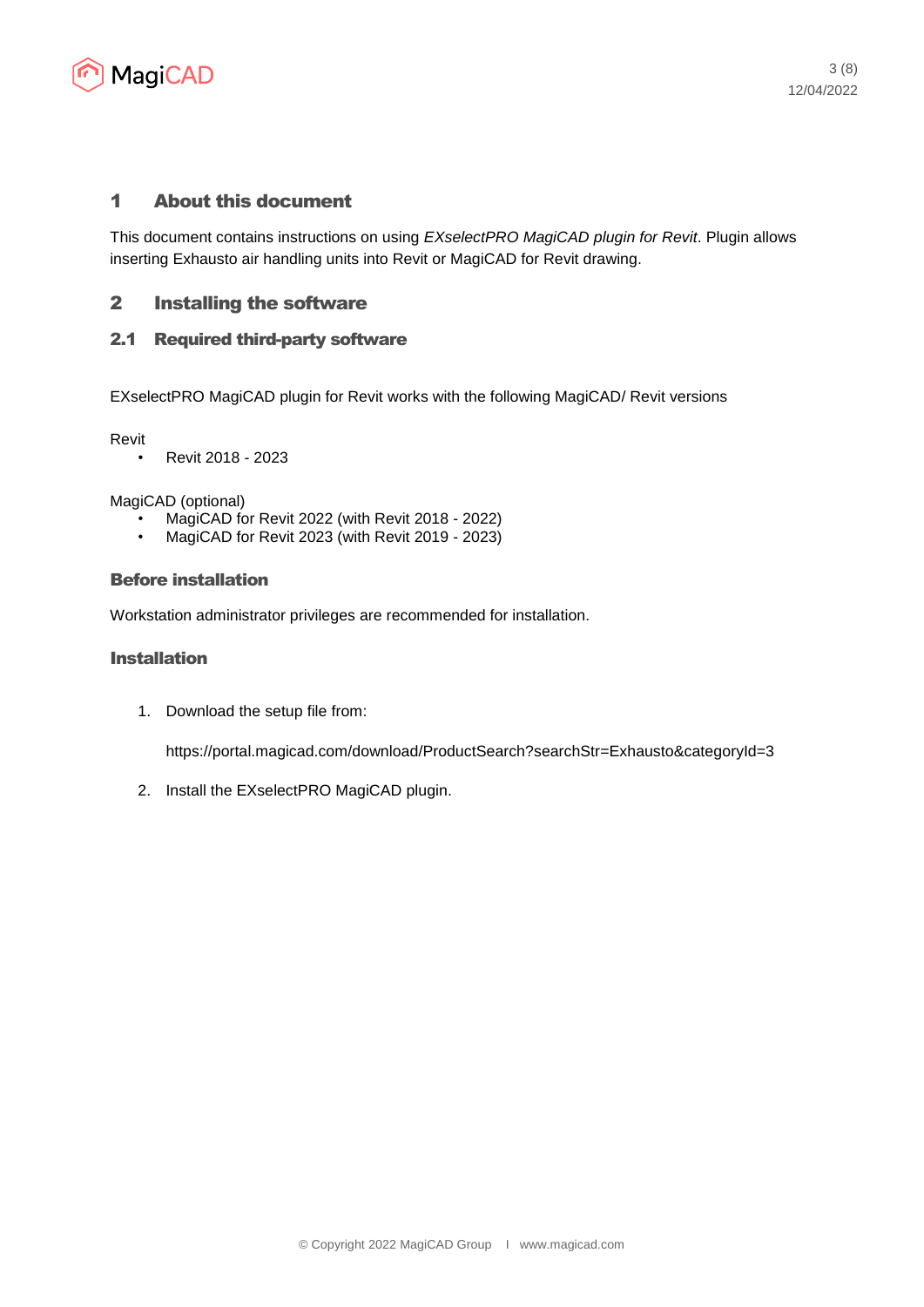

# 3 EXselectPRO MagiCAD plugin for Revit functions

#### **Main functions**

Plugin contains the following functions:



Opens the File Open dialog from where user can select MagiCAD AHU import file. These MagiCAD AHU import files can be exported from Exhausto's air handling unit dimensioning software EXselectPRO. User can insert air handling units included in selected file into Revit/MagiCAD for Revit drawing.



Validates Exhausto air handling unit. Validates the selected air handling unit against the current working point. If working point has changed significantly, it is recommended to re-dimension the AHU in ExSelectPro with the updated working point.



Allows user to view technical data of the selected product. The selected product can be air handling unit or duct component which is dimensioned by EXselectPRO.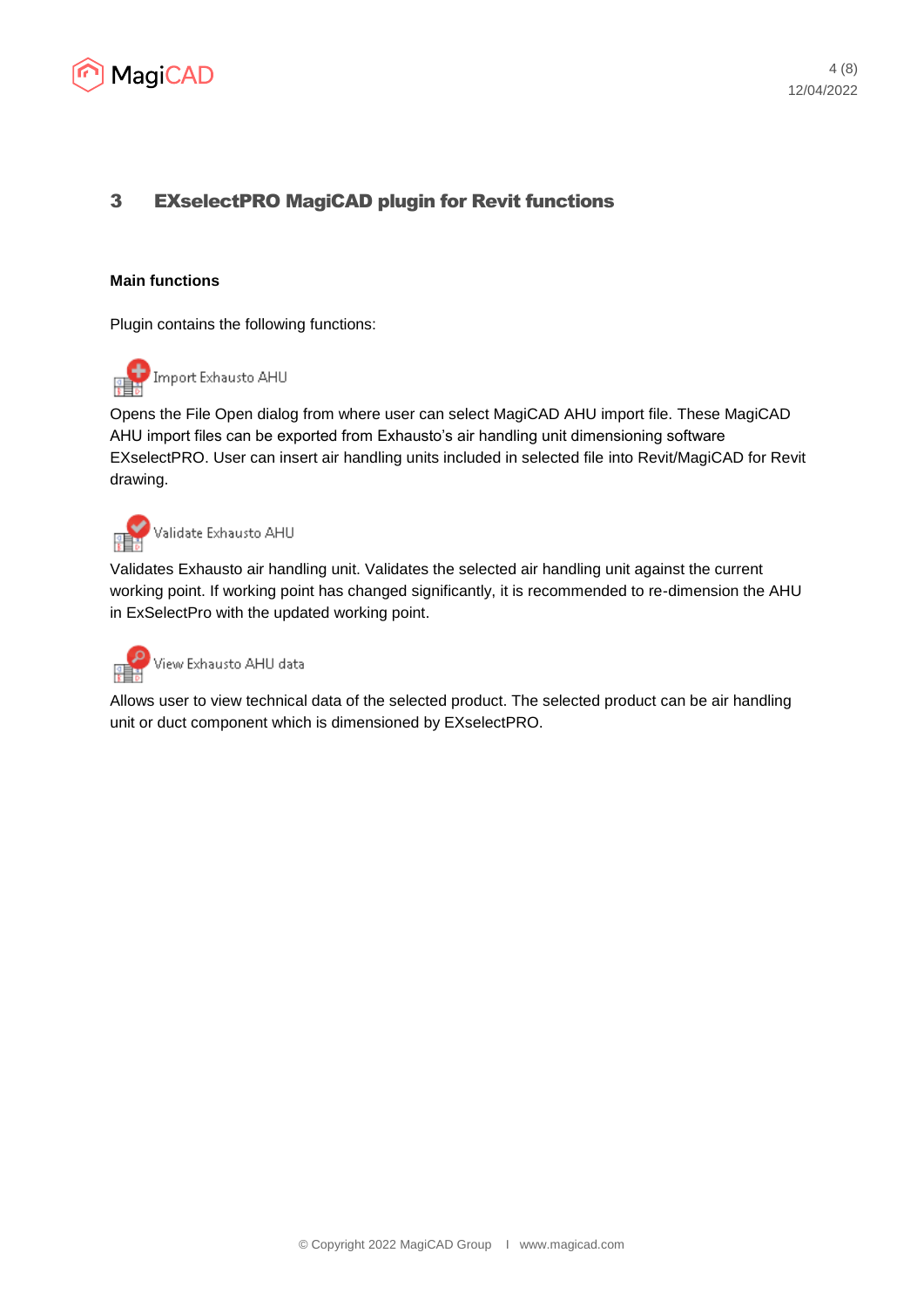

#### **Import Exhausto AHU**

Import Exhausto AHU

Follow these steps for Importing EXselectPRO's air handling unit into MagiCAD drawing:

- 1. Before Import Exhausto AHU -operation from the plugin is used, air handling unit(s) needs to be first exported from EXselectPRO. This part is can be done for example by Exhausto. They will then deliver the exported file to designer. Thus, designers do not necessarily need to use EXselectPRO in order to use this functionality.
- 2. Click *Import* Exhausto AHU button from plugin's ribbon panel in Revit. Open file dialog opens.



3. User should browse to the folder where export file is located. EXSelectPRO generates .mahfiles which are supported by this plugin.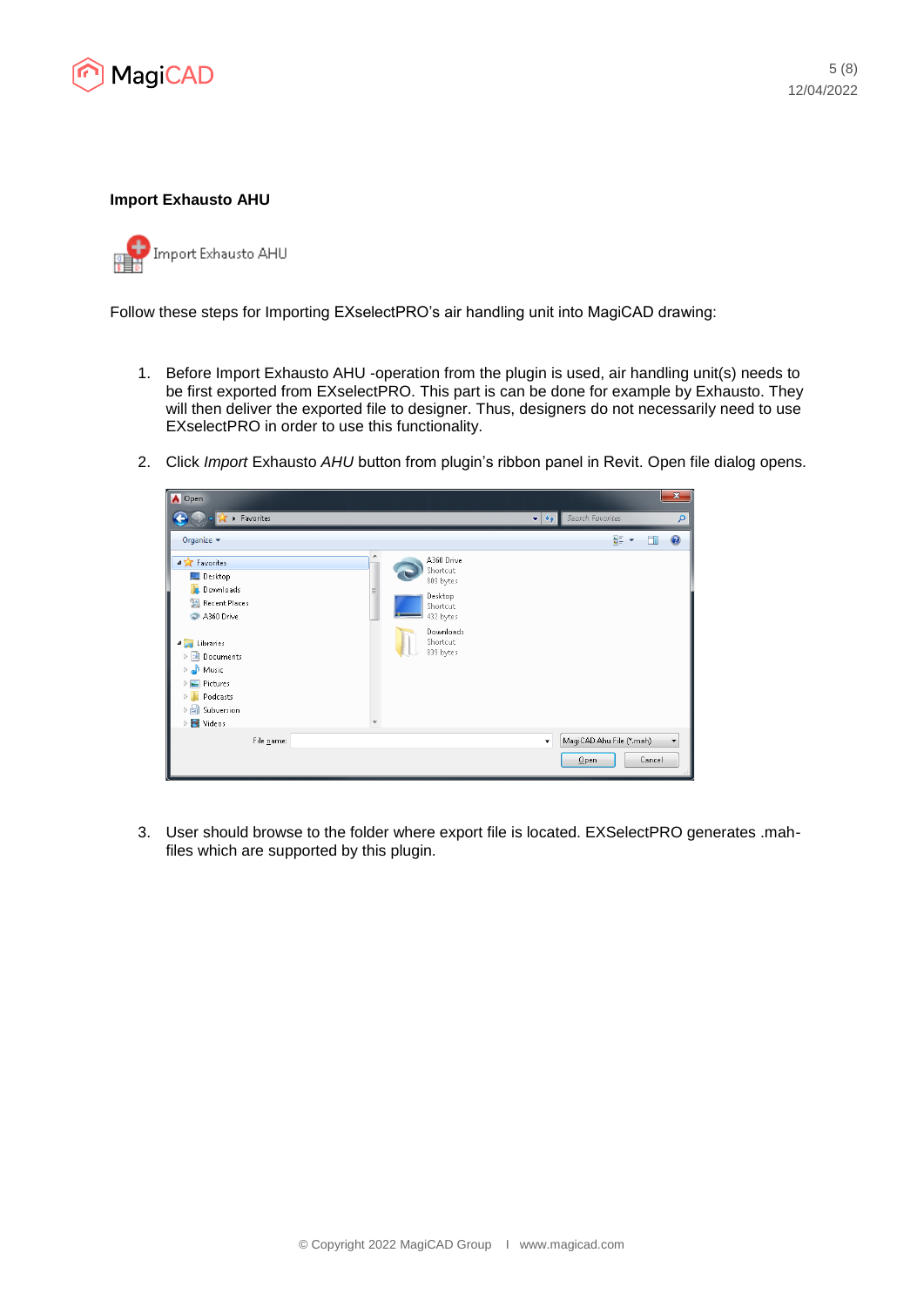

4. Once user has chosen the file and clicked open button, available products are loaded into installation dialog:

| R EXselectPRO MagiCAD plugin for Revit - 2016.5.1.0                |                                                  |  |                             |                          |        |
|--------------------------------------------------------------------|--------------------------------------------------|--|-----------------------------|--------------------------|--------|
| <b>EXHAUSTO</b>                                                    |                                                  |  |                             |                          |        |
| V Insert<br><b>VEX4000</b><br>$\left( \boldsymbol{\lambda}\right)$ |                                                  |  | Description                 | Value                    | Units  |
| Outdoor system                                                     | Outdoor <sub>2</sub><br>۰                        |  | Size<br>Weight              | 4050<br>1465             | kq     |
| Supply system                                                      | Supply 2<br>$\blacksquare$                       |  | Name                        | <b>VFX4000</b>           |        |
| <b>Extract system</b>                                              | Extract 2<br>۰                                   |  | <b>ETA</b>                  | 81.6                     | %      |
| Exhaust system                                                     | Can be defined later<br>۰                        |  | <b>PDF from EXselectPRO</b> | Open                     |        |
| Heating supply system                                              | Can be defined later<br>÷                        |  | Web site:                   | http://www.exhausto.com/ |        |
| Heating return system                                              | Can be defined later<br>$\overline{\phantom{a}}$ |  |                             |                          |        |
| Cooling supply system                                              | Can be defined later<br>$\overline{\phantom{a}}$ |  |                             |                          |        |
| Cooling return system                                              | Can be defined later<br>v                        |  |                             |                          |        |
| <b>Installation height</b>                                         | 0<br>mm                                          |  |                             |                          |        |
| $(\mathcal{A}$<br>Heating coil water                               |                                                  |  |                             |                          |        |
| <b>MagiCAD</b>                                                     |                                                  |  |                             | Insert                   | Cancel |

Please note that the Import operation takes longer the first time when the air handling unit is converted to RFA format. When the same air handling unit is imported again to the Revit project, the Import feature works much faster.

The user can insert air handling unit into Revit project without making system selections. "Can be defined later" -system selection in installation dialog indicates that systems can be set now or optionally user can first insert the product into the drawing and then make the system selections later on in Revit.

- 5. Available products are shown in list view on the left side of the dialog. Technical details of the selected product are available on the right side of the dialog. Before installing the products into drawing, user can make system selection for each duct connection (for each product installed to the drawing). Also installation height of the product can be defined here.
- 6. You are able to open the printout of the air handling unit by clicking "Open" link located in technical details view. Printout contains more detailed information about selected AHU.
- 7. Once systems have been defined for all products, installation can be started by clicking insert button.
- 8. Products can be placed to the drawing one by one by dragging them to wanted position in the drawing. After that user can connect the air handling unit to the ductwork.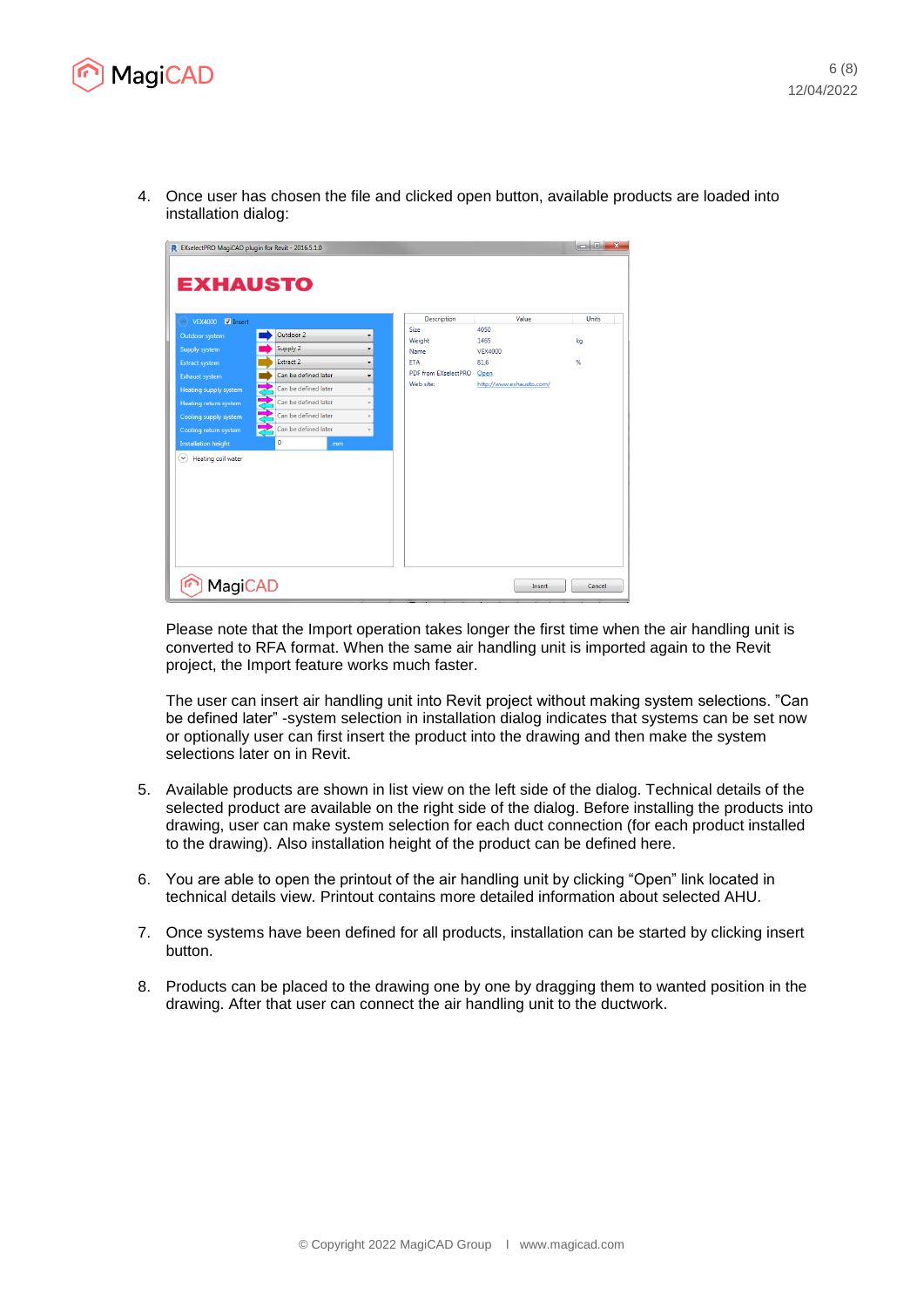



#### **Validate Exhausto AHU**



Follow these steps for Validating EXselectPRO's air handling unit in Revit/MagiCAD drawing:

- 1. Click Validate Exhausto AHU button from plugin's ribbon panel in Revit.
- 2. Select air handling unit from drawing which will be validated. Selected AHU must be connected to the ductwork before validation can be completed successfully.
- 3. Validation result is displayed for the user. Validation checks if the air flow and pressure drop ductwork still matches to the dimensioned air flow / pressure drop in the EXselectPRO. There is 5% tolerance before the warning message is displayed.

#### **View Exhausto AHU data**



Follow these steps for Viewing Exhausto air handling unit's data:

- 1. Click View Exhausto AHU data button from plugin's ribbon panel in Revit.
- 2. View dialog will be shown. This dialog is same as in Import Exhausto AHU procedure. Only difference is that system selections and installation height are not enabled. Printout can again be viewed by clicking Open link from technical details view.